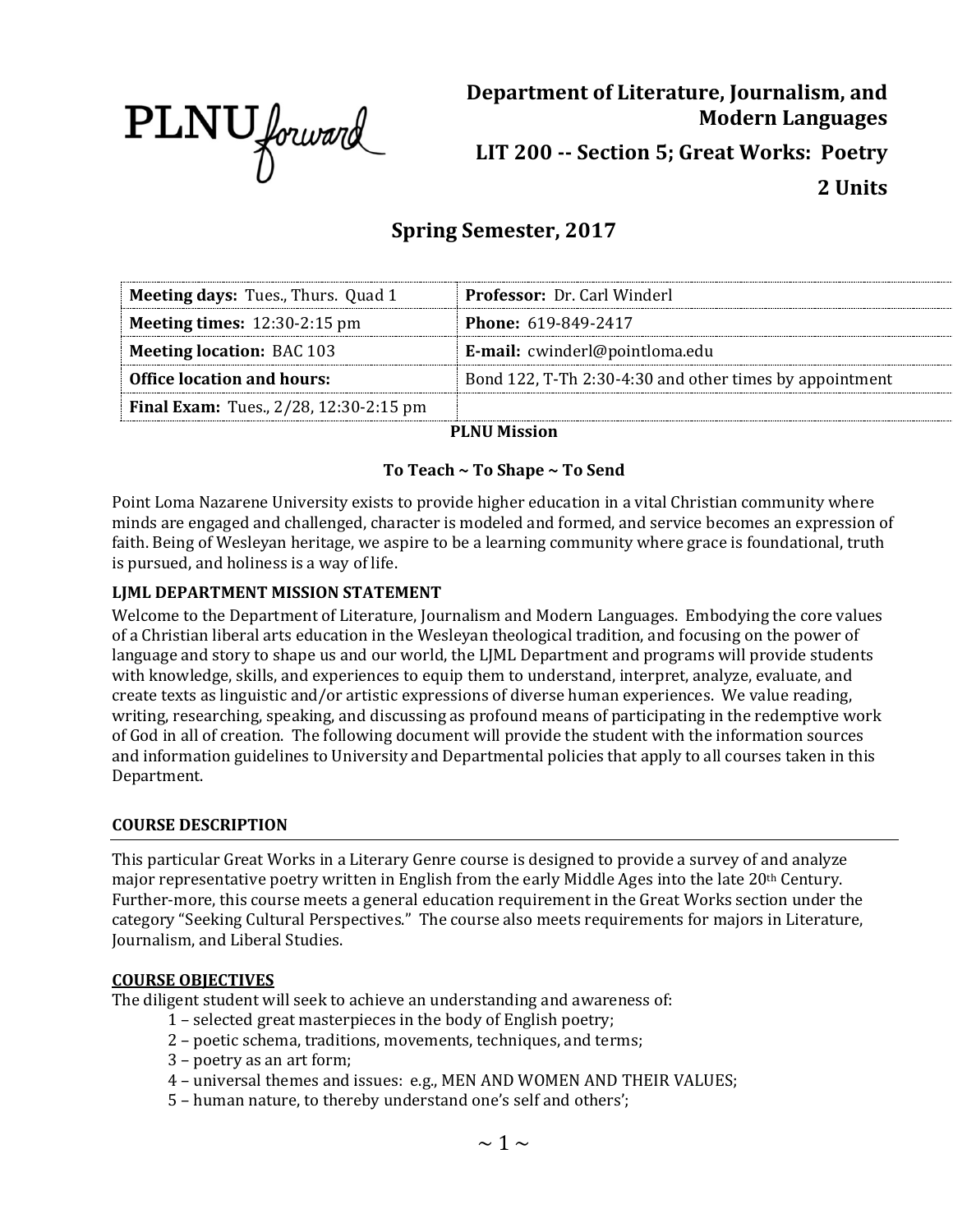6 – how to write and talk "about" literature by expressing one's critical reactions.

### **COURSE LEARNING OUTCOMES :**

This course will enable students to experience the Institutional Learning Outcomes as Members of the PLNU Community; they will:

display openness to and mastery of foundational knowledge & perspectives; think critically, analytically, and creatively; communicate effectively; demonstrate God-inspired development and understanding of self and others; live gracefully within complex professional, environmental and social contexts; engage in actions that reflect Christian discipleship in a context of communal service and collective responsibility; serve both locally and globally in a vocational and social setting.

Furthermore, this course will also enable students to experience the General Education Program Learning Outcomes as members of this class; they will achieve:

### **Learning: Informed by our faith in Christ**

Students will

demonstrate effective written & oral communication skills, both as individuals and in groups; use quantitative analysis, qualitative analysis, & logic skills to address questions & solve problems; demonstrate effective & responsible use of information from a variety of sources.

### **Growing: In a Christ-Centered Faith Community**

Students will

examine the complexity of systems in the light of the reconciling work of God in Christ; demonstrate a respect for the relationships within and across diverse communities.

### **Serving: In a Context of Christian Faith**

Students will

engage in acts of devotion and works of mercy informed by Christian scriptures and tradition, rooted in local congregations, and expressed as love of God and neighbor.

Finally, because of this course, students will be able to:

closely read (comprehension, analysis) and critically analyze (analysis) texts in their original languages and/or in translation;

recall (knowledge), identify (knowledge), and use (**application**) fundamental concepts of literary study to read and discuss texts with standard literary terminology in modes/genres of literature aware of elements of literary genres and literary periods (dates, writers, characteristics, and important developments) aided by extra-literary research;

connect (synthesis,) the works with their own lives and with the social, cultural, and historical contexts of the works and their authors.

| <b>DATE</b> | <b>TOPIC</b>                            | <b>READING DUE</b>                            | <b>ASSIGNMENT</b> |
|-------------|-----------------------------------------|-----------------------------------------------|-------------------|
| R1/12       | Introduction and Overview of the Course | <b>Beowulf</b>                                |                   |
| T1/17       | Middle English Poetry                   | "The Seafarer"<br>Canterbury Tales selections |                   |
| R1/19       | Elizabethan Era Poetry                  | Queen Elizabeth; Isabella Whitney             |                   |
|             | C.                                      |                                               |                   |

# **COURSE SCHEDULE AND ASSIGNMENTS**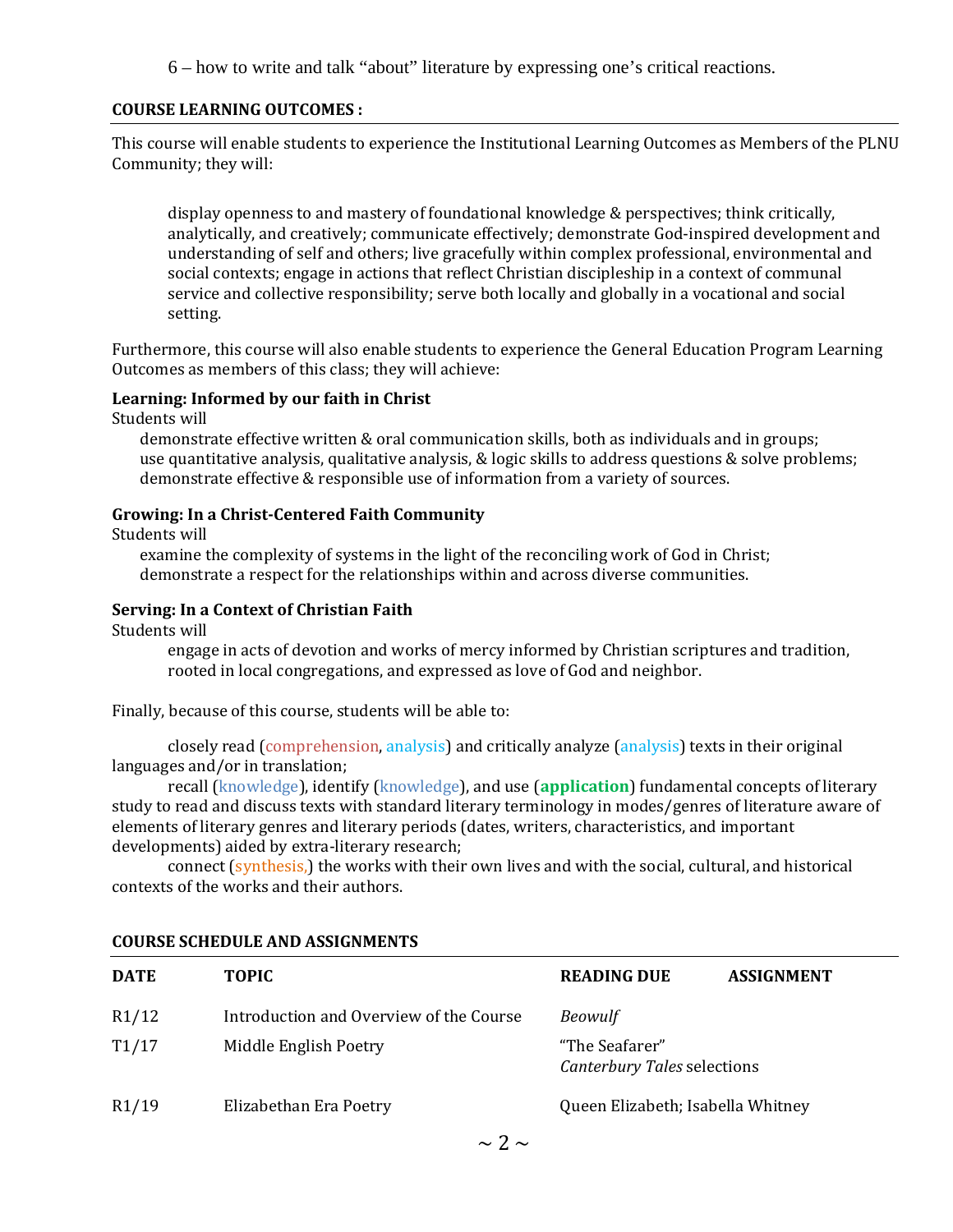|       |                                         | Christopher Marlowe; Wm. Shakespeare                                                                                         |
|-------|-----------------------------------------|------------------------------------------------------------------------------------------------------------------------------|
| T1/24 | 17th & 18th Century Major Poets         | John Milton; William Blake; Anne Bradstreet;                                                                                 |
| R1/26 | <b>English Romantic Poetry</b>          | Edward Taylor; Massachusetts Psalm Book<br>William Wordsworth; Robert Burns; John<br>Keats; Percy Bysshe Shelley; Lord Byron |
| T1/31 | 19th Century Victorians & Free Thinkers | Alfred Lord Tennyson; Edgar Allan Poe; Emily<br>Dickinson; Christina Rosetti; Walt Whitman<br>1st AB Due by 5:00 P.M.        |
| R2/2  | Anti-War Poets & Friends                | Wilfred Owens; e.e. cummings; W.H. Auden;<br>Ezra Pound; T.S. Eliot; Randall Jarrell; et al.                                 |
| T2/7  | Mid-Term                                | Mid-Term                                                                                                                     |
| R2/9  | The Confessionals                       | John Berryman; Robert Lowell; Ted Hughes;<br>W.D. Snodgrass; Anne Sexton; Sylvia Plath                                       |
| T2/14 | the "Daddy" Poems                       | Anne Sexton; Sylvia Plath; Carolyn Kizer;<br>Robert Hayden; Langston Hughes; et al.                                          |
| R2/16 | The "Real" <i>Hipsters</i>              | Lawrence Ferlinghetti; Allen Ginsberg; et al.<br>2nd AB Due by 5:00 P.M.                                                     |
| T2/21 | African-American Poets                  | Gwendolyn Brooks; Wole Soyinka; Immau<br>Amiri Baraka; Sterling Brown; et al.                                                |
| R2/23 | Sonneteers & Formalists                 | Elizabeth Bishop and "Friends" -- TBA                                                                                        |
| T2/28 | <b>Final Test</b>                       | <b>Final-Test</b>                                                                                                            |
|       |                                         |                                                                                                                              |

### **REQUIRED TEXT**

*The Norton Anthology of Poetry, (Shorter Fifth Edition).* Edited by Margaret Ferguson, Mary Jo Salter, and Jon Stallworthy. New York: W.W. Norton & Company, 2005.

### **ASSESSMENT AND GRADING**

The Final Grade for this course will be determined on the following basis:

In addition, the Final Grade can be affected positively or negatively by the following factors:

- + + + + + faithful attendance in class and active participation in discussions and "activities";
- - - - excessive absences, inattention in class, general lack of interest and punctuality.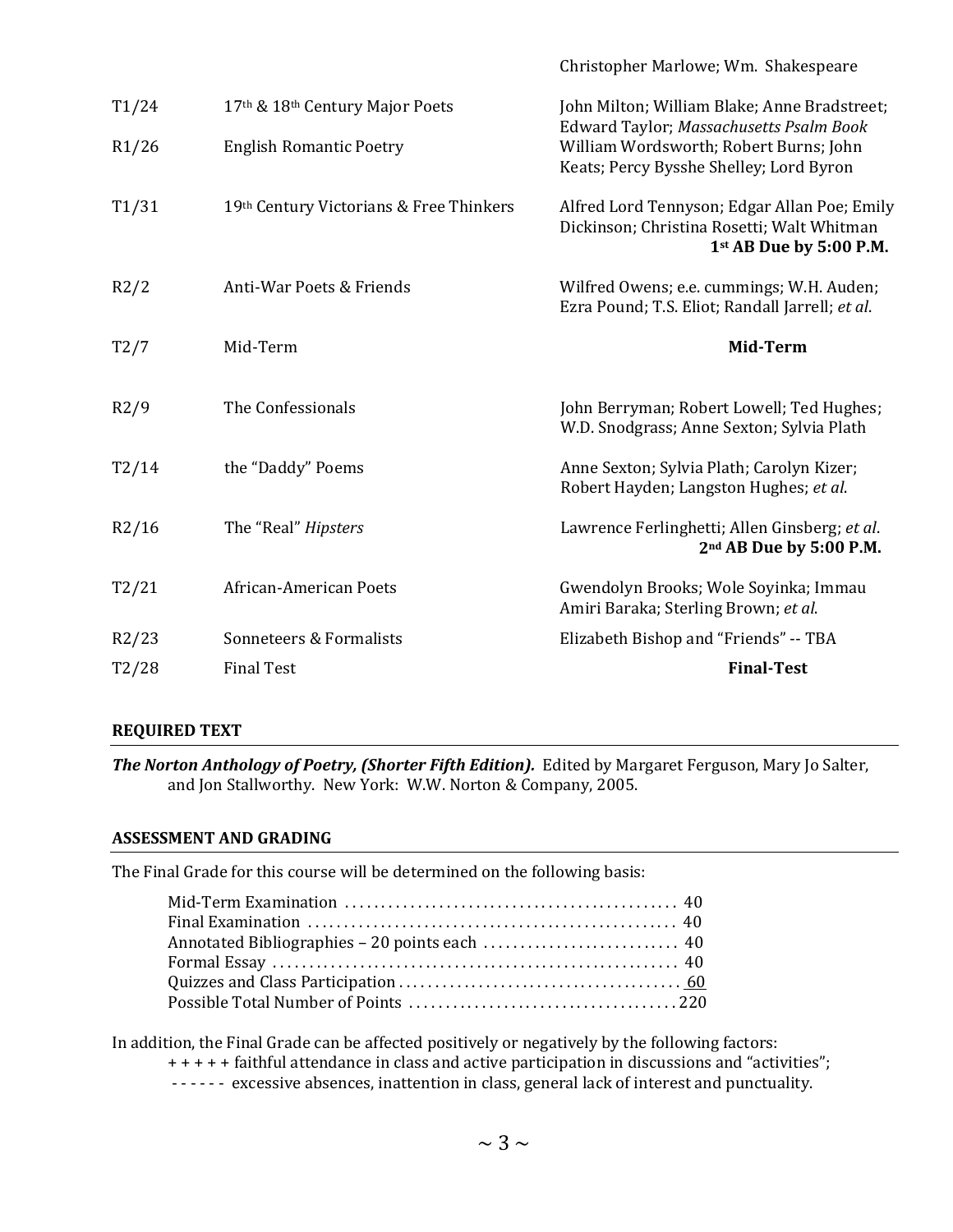If students wish to master the course material, **CLASS ATTENDANCE** is necessary – imperative if they wish to pass the course with any kind of respectable grade. Rest assured there is an inexplicable correlation between class attendance and grade performance. N. B.: I will take Attendance daily.

The daily **READING ASSIGNMENTS** should be considered as minimum requirements. Read as widely as possible for this course. Individuals differ in reading ability, and some students might be able to read much more than the minimum requirements. Warning!!! Occasional **POP QUIZZES** will be given at the discretion of the instructor.

**COURSE SCHEDULE AND ASSIGNMENTS** list all the authors to be read this Quad and can be found in the text, *The Norton Anthology of Poetry*. The assigned reading for any given day should be read **prior to** attending class on that given day. Keep in mind also that the syllabus is a contract between the student and the instructor. The student is responsible for keeping this document and for referring to it for daily assignments. Losing the syllabus or failing to consult it is no excuse for being unprepared for class. Finally, the **COURSE SCHEDULE AND ASSIGNMENTS** is subject to change for a variety of reasons, at the instructor's discretion.

A: Indicates excellent work that reflects thinking, creativity, individuality, and a very high level of intellectual application.

B: Indicates good work that reflects a thorough understanding of theory but is lacking in individual thinking and creativity.

C: Indicates work that reflects a satisfactory completion of the assignment as directed, but is lacking in thoroughness, individual thinking, and creativity.

D: Indicates work that reflects a lack of understanding of theory and/or fails to fulfill the assigned tasks.

F: Indicates work that reflects an inability or unwillingness to do the assigned task.

Each student will be required, during this Quad class, to compile a body of work known as **ANNOTATED BIBLIOGRAPHIES**. Briefly, this assignment will be a one-page synopsis of any given work and your critical reaction to a theme; "idea"; cultural or cross-cultural application; character analysis, comparison, or contrast, etc. You will receive in class the required form to use and further instructions for how to compile this body of work. Be it known here, though, that you must complete and hand in two (2) of these reading responses, and the due date is listed in the Course of Study; please be aware that all AB's must be turned in by 5:00 P.M. on those two due dates. N.B.: I will accept No Late Papers. So, be sure to plan ahead. A student could also turn in an AB early . . .

In addition to the Annotated Bibliographies an occasional Spot Quiz, each student will be required to write a **FORMAL ESSAY** (approximately 550 to 700 words in length). The instructor will provide a list of possible topics, but students desiring to write an essay on a topic not listed must first consult with the instructor. These essays should, of course, follow the principles of good writing and thinking that was learned in WRI 110, 115, 116, or 120 (or their equivalent).

Some suggestions for earning a "Good Grade" on the Formal Essay and the Annotated Bibliographies:

Papers must be typed or printed out by a computer. Please consider your instructor's eyes and see to it that the type is dark and legible and that the font is simple.

AVOID PLAGIARISM!!! Students must not copy from any popular or critical source, on-line or otherwise. The instructor reserves the right to challenge or reject any assignment which he suspects is not the student's original work. Any plagiarized work will result in an AUTOMATIC "F" for the Course! (Also, see the departmental and institutional policies below.)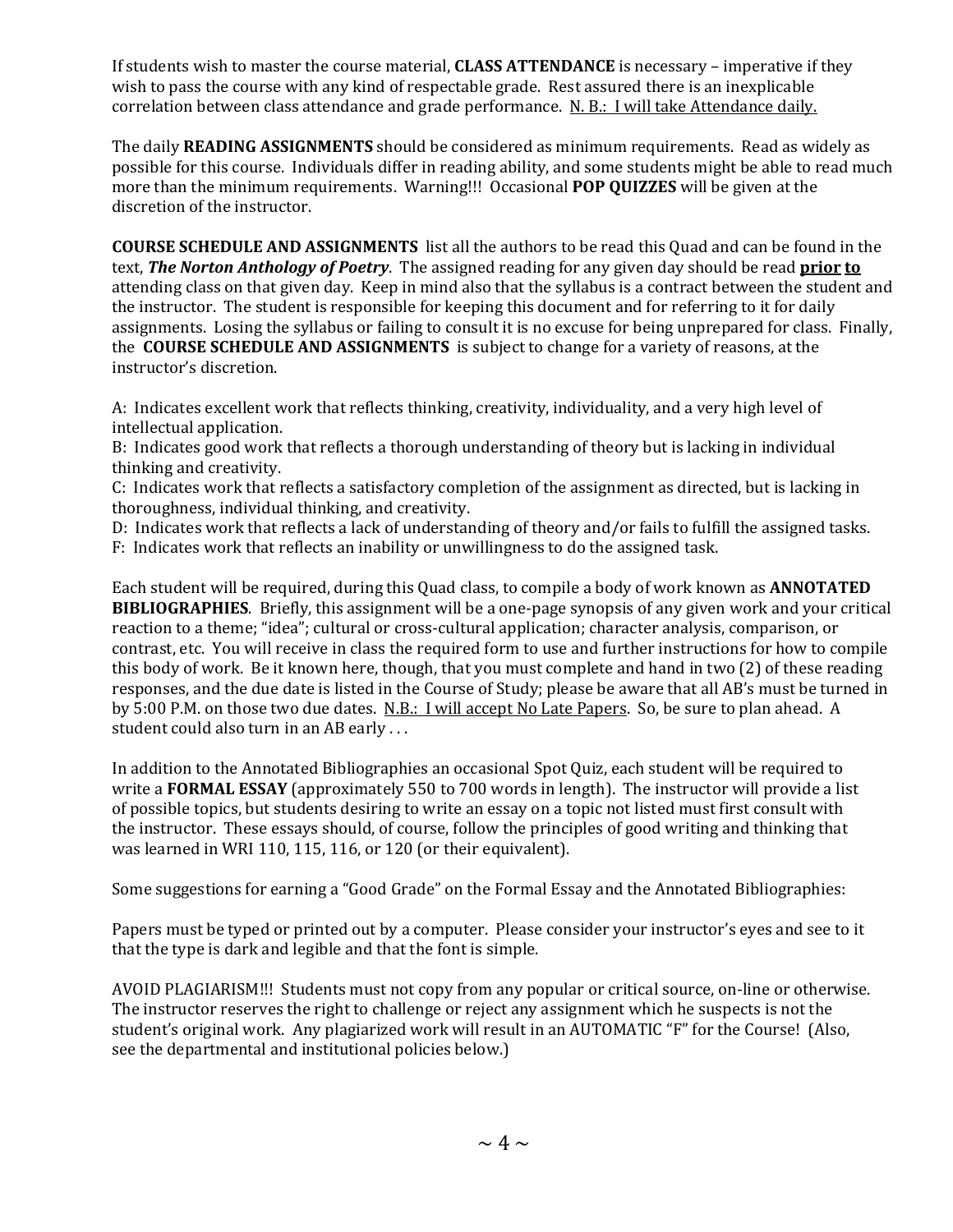# **DEPARTMENTAL STATEMENT INTERPRETING CAMPUS ACADEMIC HONESTY POLICY:**

The Department of Literature, Journalism, and Modern Languages deems intellectual and academic integrity to be critical to academic success and personal development; therefore, any unethical practice will be detrimental to the student's academic record and moral character. Students who present the work of others, which includes but is not limited to borrowing another student's work, buying a paper, or using the thoughts or ideas of others as if their own (using information in a paper without citation), commit plagiarism. Students will be held accountable for plagiarized material whether the material was plagiarized intentionally or unintentionally. Plagiarized work will result in a failing grade for the assignment and possibly for the course. In either event, a written report will be filed with the department chair and area dean. The dean will review the report and submit it to the provost and the vice president for student development. It will then be place in the student's academic file.

# **ELECTRONIC DEVICES:**

With regard to technology in the classroom, if students choose to use their laptop, tablet, or some other electronic device in class to take notes, they must be sure that they are sitting in the front row with their screen readily and easily available to my sight line; if they're not in the first row and if their screen is not accessible to me when I stand next to them, then I will assume they are surfing, e-mailing, I-Ming, textmessaging, or playing solitaire or some other mindless activity counterproductive to academic enlightenment. Should that be the case, the students will receive a Zero for the Day; 3 Zeroes for the Day will result in a snail-mail letter from me to them and copied to their parents in which I will recommend that the students drop out of school and stop stealing their parents' money. In addition, a cell phone that "rings" in class will also earn a Zero for the Day.

# **COURSE CREDIT HOUR INFORMATION** .

In the interest of providing sufficient time to accomplish the stated Course Learning Outcomes, this class meets the PLNU credit hour policy for a 2 unit class delivered over 15 weeks. Specific details about how the class meets the credit hour requirement can be provided upon request.

# **ATTENDANCE AND PARTICIPATION**

Regular and punctual attendance at all classes is essential to optimum academic achievement. If the student is absent from more than 10 percent of class meetings, the faculty member has the option of filing a written report which may result in de-enrollment. If the absences exceed 20 percent, the student may be de-enrolled without notice. If the date of de-enrollment is past the last date to withdraw from a class, the student will be assigned a grade of W or WF consistent with university policy in the grading section of the catalog. See **Academic Policies** in the (undergrad/graduate as appropriate) academic catalog.

# **WITH REGARD TO LATE ASSIGNMENTS**

Essay assignments and Annotated Bibliographies are to be submitted ANY TIME before 5:00 P.M. on the day of the class session when they are due. No LATE Papers Accepted**. N.B.: Plan Ahead**. Again, any assignment can always be turned in early.

# **ACADEMIC HONESTY**

Students should demonstrate academic honesty by doing original work and by giving appropriate credit to the ideas of others. As explained in the university catalog, academic dishonesty is the act of presenting information, ideas, and/or concepts as one's own when in reality they are the results of another person's creativity and effort. Violations of university academic honesty include cheating, plagiarism, falsification, aiding the academic dishonesty of others, or malicious misuse of university resources. A faculty member who believes a situation involving academic dishonesty has been detected may assign a failing grade for a) that particular assignment or examination, and/or b) the course following the procedure in the university catalog. Students may appeal also using the procedure in the university catalog. See **Academic Policies** for further information.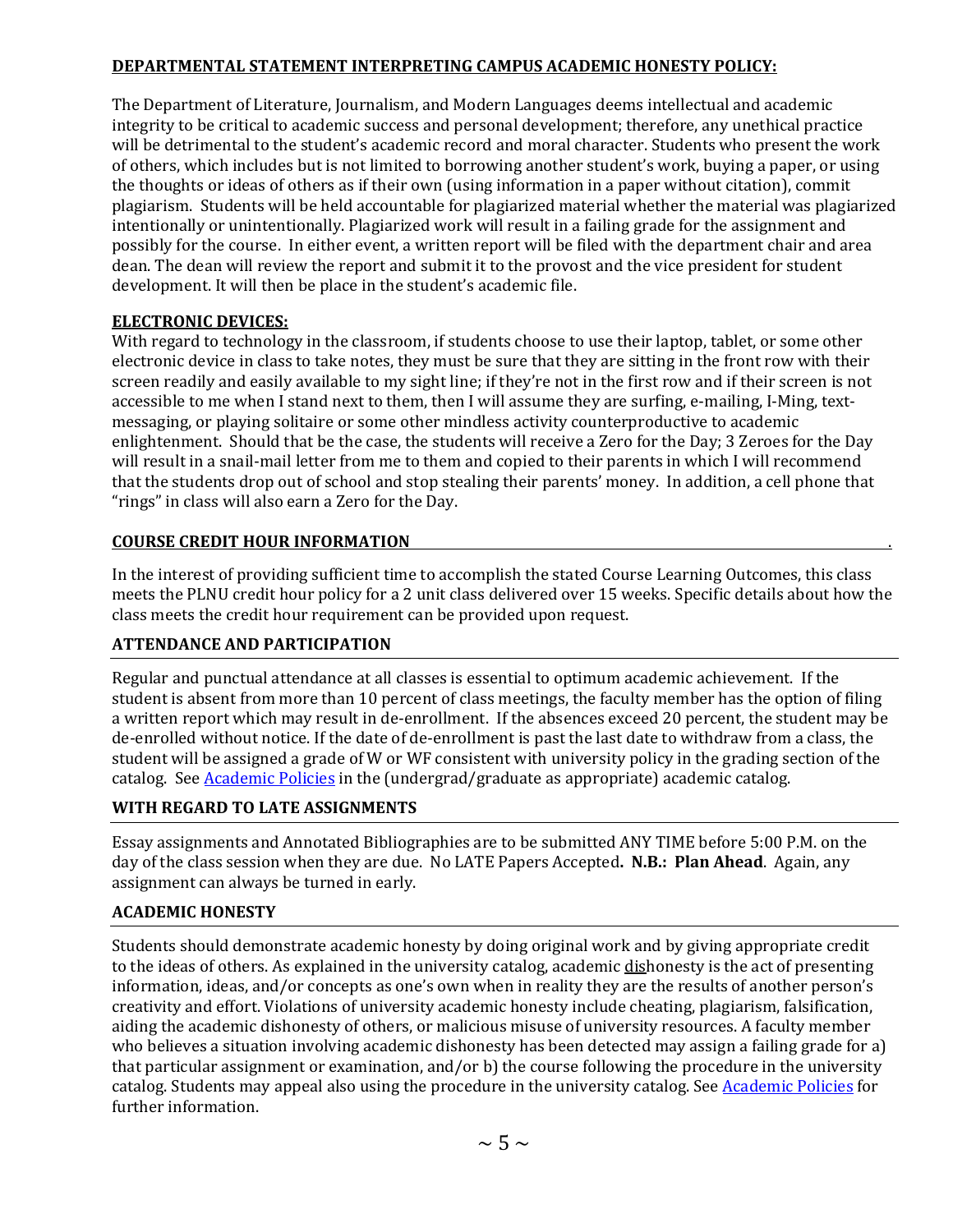### **ACADEMIC ACCOMMODATIONS**

While all students are expected to meet the minimum academic standards for completion of this course as established by the instructor, students with disabilities may request academic accommodations. At Point Loma Nazarene University, students must request academic accommodations by filing documentation with the **Disability Resource Center** (DRC), located in the Bond Academic Center. Once the student files documentation, the Disability Resource Center will contact the student's instructors and provide written recommendations for reasonable and appropriate accommodations to meet the individual needs of the student. See [Academic Policies](http://www.pointloma.edu/experience/academics/catalogs/undergraduate-catalog/point-loma-education/academic-policies) in the (undergrad/graduate as appropriate) academic catalog.

### **FERPA POLICY**

In compliance with federal law, neither PLNU student ID nor social security number should be used in publicly posted grades or returned sets of assignments without student written permission. This class will meet the federal requirements by (Note: each faculty member should choose one strategy to use: distributing all grades and papers individually; requesting and filing written student permission; or assigning each student a unique class ID number not identifiable on the alphabetic roster.). Also in compliance with FERPA, you will be the only person given information about your progress in this class unless you have designated others to receive it in the "Information Release" section of the student portal. Se[e Policy Statements](http://www.pointloma.edu/experience/academics/catalogs/undergraduate-catalog/policy-statements) in the (undergrad/ graduate as appropriate) academic catalog.

# **FINAL EXAMINATION POLICY**

Successful completion of this class requires taking the final examination **on its scheduled day**. The final examination schedule is posted on the [Class Schedules](http://www.pointloma.edu/experience/academics/class-schedules) site. No requests for early examinations or alternative days will be approved.

# **COPYRIGHT POLICY**

Point Loma Nazarene University, as a non-profit educational institution, is entitled by law to use materials protected by the US Copyright Act for classroom education. Any use of those materials outside the class may violate the law.

### **INCLUSIVE LANGUAGE**

The School of Theology and Christian Ministry is committed to the equality of women and men. Recognizing that people have often used the English language in ways that imply the exclusion or inferiority of women, the school urges students, faculty and staff to avoid sexist language in public discourse, in classroom discussion, and in their writings.

Because the Literature, Journalism, and Modern Language department recognizes the power of language, all public language used in this course, including written and spoken discourse, will be inclusive. This standard is outlined by all major academic style guides, including MLA, APA, and Chicago, and is the norm in university-level work.

Information from the *MLA Handbook*: "Because good scholarship requires objectivity, careful writers of research papers avoid language that implies unsubstantiated or irrelevant generalizations about such personal qualities as age, economic class, ethnicity, political or religious beliefs, race, or sex." (*MLA Handbook*, Sections 1.10 and 1.11—on pp. 60-63 in the 6th ed.)

Information from the *Chicago Manual of Style*: "Biased Language—language that is either sexist or suggestive of other conscious or subconscious prejudices that are not central to the meaning of the